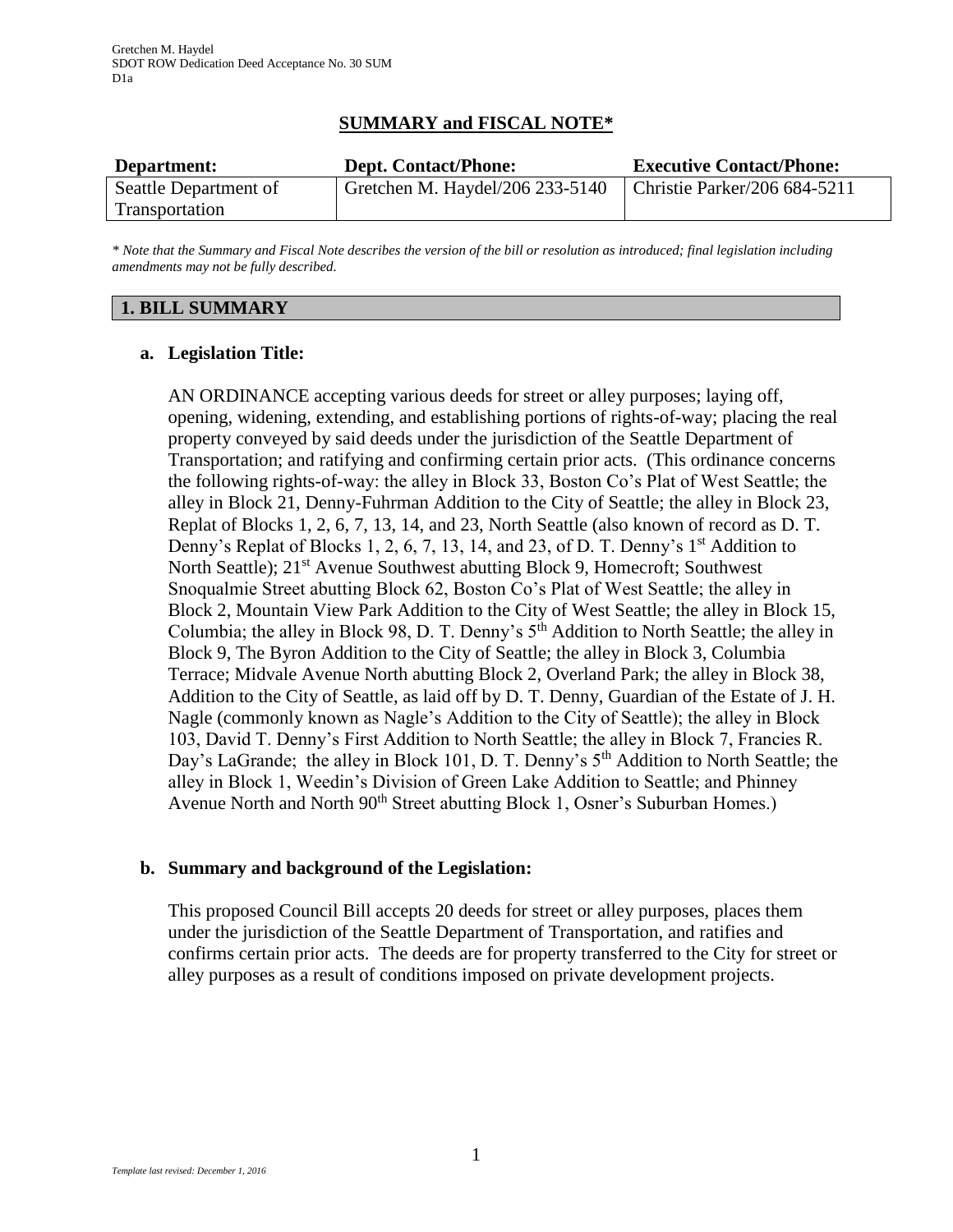# **2. CAPITAL IMPROVEMENT PROGRAM**

**a.** Does this legislation create, fund, or amend a CIP Project? \_\_\_ Yes  $\sqrt{\ }$  No

#### **3. SUMMARY OF FINANCIAL IMPLICATIONS**

- **a.** Does this legislation amend the Adopted Budget? \_\_\_ Yes  $\sqrt{\ }$  No
- **b. Does the legislation have other financial impacts to the City of Seattle that are not reflected in the above, including direct or indirect, short-term or long-term costs?**

The costs associated with implementing this ordinance, for example, maintaining the newly-acquired rights-of-way, have been anticipated in the 2017 budget.

### **c. Is there financial cost or other impacts of** *not* **implementing the legislation?**

None.

### **4. OTHER IMPLICATIONS**

### **a. Does this legislation affect any departments besides the originating department?**

Yes. The Department of Construction and Inspections evaluates the building development projects and determines the conditions that must be met pursuant to the City's Land Use Code and the Seattle Right of Way Manual with respect to the dedication of these deeds to the City.

#### **b. Is a public hearing required for this legislation?**

No.

**c. Does this legislation require landlords or sellers of real property to provide information regarding the property to a buyer or tenant?**

No.

# **d. Is publication of notice with** *The Daily Journal of Commerce* **and/or** *The Seattle Times* **required for this legislation?**

No.

**e. Does this legislation affect a piece of property?**

Yes.